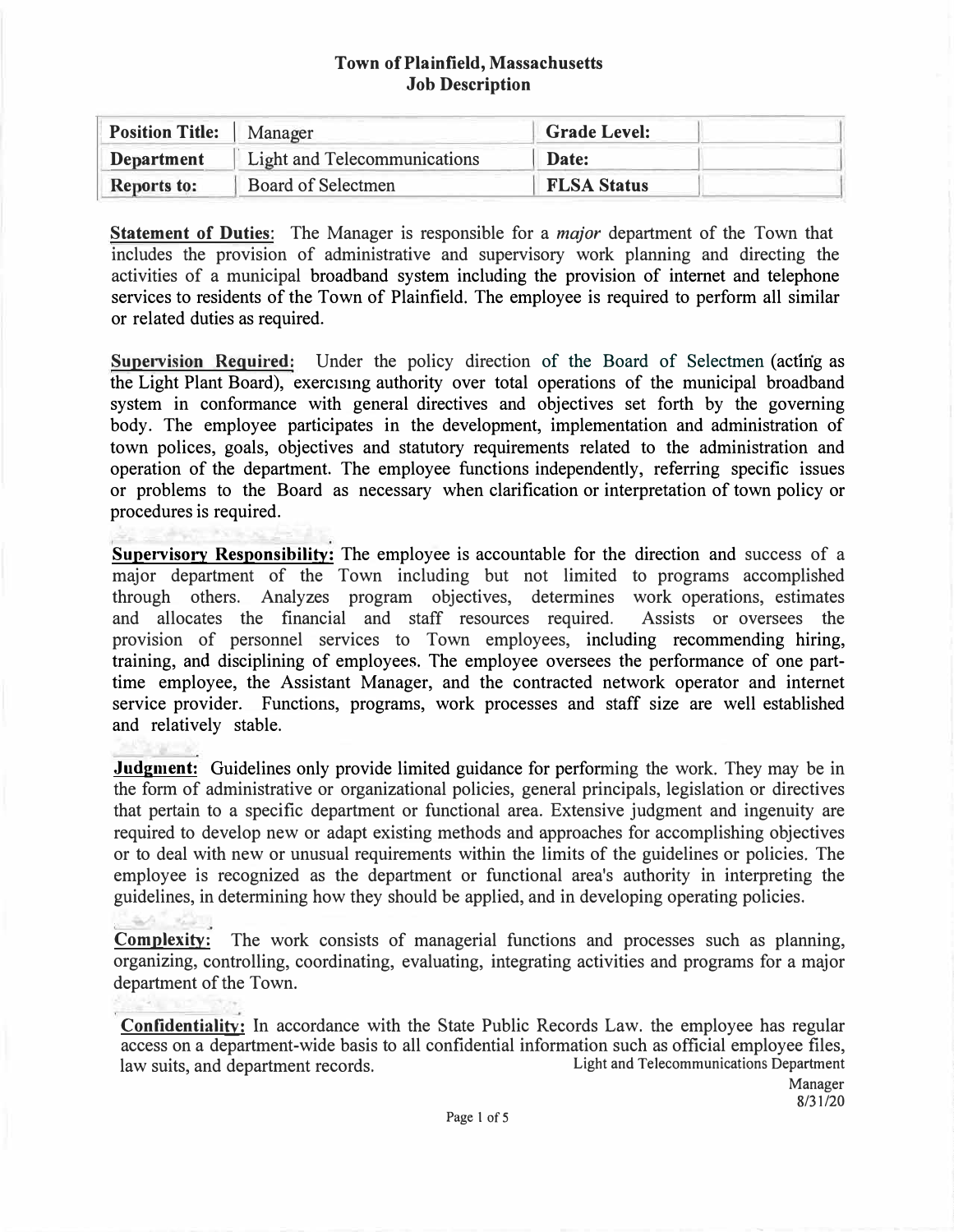# **Town of Plainfield, Massachusetts Draft Job Description**

**Work Environment:** The work environment involves everyday discomforts typical of offices, with exposure to outside elements including traffic and weather conditions when conducting work in the field. Noise or physical surroundings may be distracting, but conditions are generally not unpleasant.

**Nature and Purpose of Relationship;** Duties involve constant contact with local, state and federal government officials, community leaders and any other individuals to protect and promote the municipality's overall interest. Employees must possess a high degree of diplomacy and judgment and must be able to work effectively with and influence all types of persons. Duties require a well-developed sense of strategy and timing in representing the municipality effectively in critical and important situations that may influence the well being of the Light Department.

**Accountability:** Duties involve primary responsibility for the operation of the Light Department and could result in monetary loss, legal repercussions, labor/material costs, jeopardize programs and danger to public safety. Consequences of errors, missed deadlines or poor judgment could have far reaching effects on the department's ability to deliver services and the public's confidence in the town government.

**Occupational Risk:** Duties of the job present little potential for injury. Risk exposure is similar to that found in a public office setting subject to frequent interruptions. The employee is required to work beyond normal business hours in response to natural or man-made emergency situations or to attend evening meetings.

### **Essential Functions:**

The essential functions or duties listed below are intended only as illustrations of the various *type of work that may be performed. The omission of specific statements of duties does not exclude them from the position if the work is similar, related, or a logical assignment to the position.* 

Works with Westfield Gas and Electric/Whip City Fiber, the Town's hired "owners project representative" to secure all necessary design, engineering and constructions services to build and maintain a fiber to the premise broadband network capable of services all of the residents of the Town of Plainfield.

Responsible for the preparation and oversight/administration of the Light Department's annual operating and capital budget as well as grants awarded to the department.

Plans, supervises, and coordinates all municipal broadband activities involving the operation, construction, and maintenance of telecommunications services including internet and telephone services ;

*Plans* for extension and development of broadband services and resulting increases in demand for broadband services;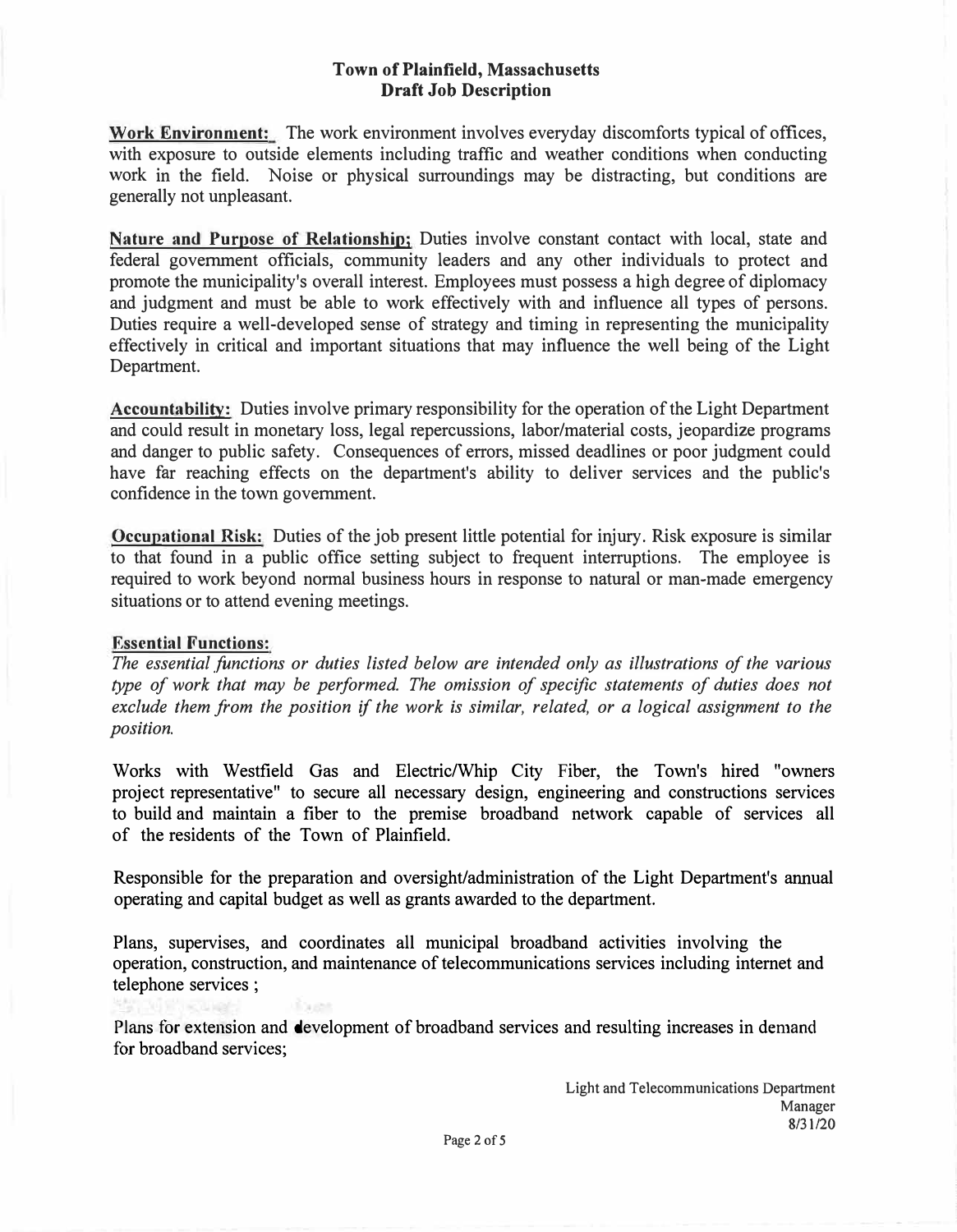### **Town of Plainfield, Massachusetts Draft Job Description**

Directs the preparation of specifications, cost estimates, and bid proposals for new construction, network extensions, improvements, and equipment;

Prepares or directs the preparation of studies, reports, and summaries of activities of the broadband systems for review by the Light Board and various regulatory agencies;

Represents the Municipal Light Board in its association with various regulatory agencies.

Confers with professional engineering and other consultants in the preparation of projects, cost estimates, and bid proposals;

Supervises the day to day business and maintenance activities of the Municipal Broadband System

Provides leadership and direction in the development of short and long-range plans; gathers, interprets and prepares data for studies reports and recommendations. Provides professional advice to the Board of Selectmen (acting as the Light Plant Board) County, Town and/or local officials and department heads; makes presentations to the Light Plant Board, County/Town boards/committees, state regulatory agencies and the general public as necessary.

Attends all meeting of the Light Plant Board. Anticipates needs of the Board for information and background material. Ensures that all decisions of the Board are carried out; keeps the members of the Board fully advised regarding departmental operations and the financial status of the Light Department.

Establishes individual and department-wide goals, objectives and recommends the adoption and oversees the implementation of administrative policies to ensure for the effective operation of utility services and compliance with local, state or federal regulatory requirements.

Coordinates the development of strategic financial goals for the Department.

Makes recommendations concerning financial policies and practices. Reviews all revenues collected and makes recommendations concerning fees, charges, and Enterprise Fund rates as well as the development of new sources of revenue.

Responds to oral and written inquires, requests for assistance, and complaints; refers citizens to appropriate departments and staff member. Investigates complaints from a variety of sources; develops responses and, when appropriate, directs corrective action.

Prepares applications for grants, administers grants received, works with appropriate state, federal, and private officials on various town projects as required.

Maintains professional competence through participation in workshops, seminars and training programs provide by professional organizations.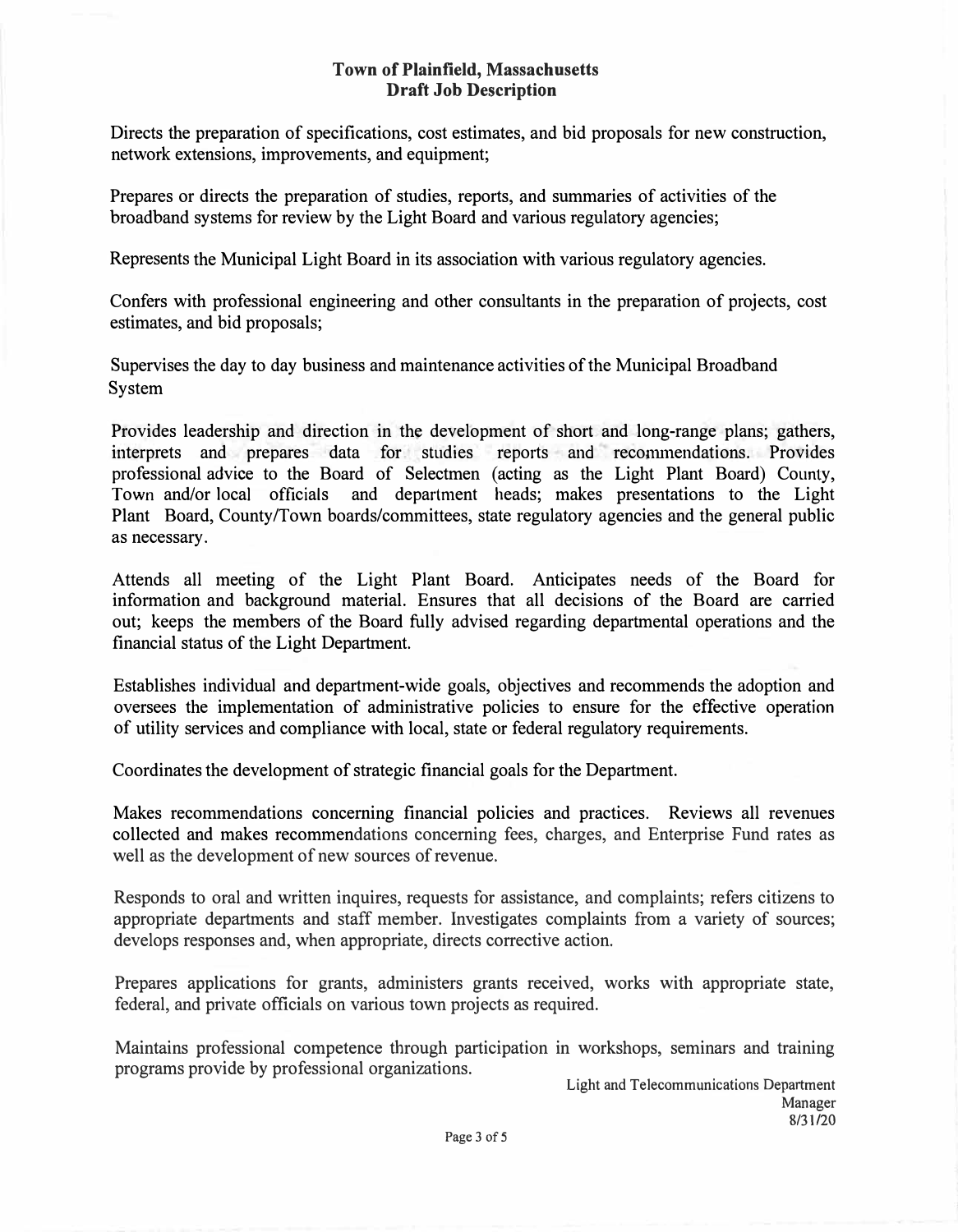### **Town of Plainfield, Massachusetts Draft Job Description**

Conducts independent research and prepares and submits reports to the Light Plant Board as required.

#### **Recommended Minimum Qualifications:**

**Education and Experience:** Graduation from an accredited college or university with a Bachelor's Degree or master craftsman level of trade knowledge in Business Administration or a related field; a minimum of three to five (3-5) years of progressively responsible experience in utilities operations, at least one of which must have been in a supervisory capacity, or\_any equivalent combination of education, training and experience which provides the required knowledge, skills and abilities to perform the essential functions of the job.

Special Requirements: Valid Class D Motor Vehicle Operator's License.

#### **Knowledge, Abilities and Skill**

Knowledge: Thorough knowledge of Massachusetts General laws and regulations pertaining to the operation of a municipal broadband department providing broadband Internet services. Working knowledge of emerging and current software and hardware technologies (i.e. office and SCADA software and the Internet) in support of department operations as well as provisions of the State's Procurement Law.

Abilities: Ability to direct and evaluate the work of department heads as well as professionals and other subordinates including office staff. Ability to plan, organize, and direct the development of projects, the preparation of reports, analyzes problems and formulates recommendations. Ability to bring people together around complex goals and develop consensus among community groups and individuals that may not share common priorities. Ability to establish and maintain harmonious and effective working relationships and deal appropriately with employees, local, state and federal officials, members of the media and the public. Ability to prioritize and manage multiple tasks, and delegate authority in a prompt and effective manner. Ability to negotiate contracts, agreements and appropriate working arrangements and achieve timely results. Ability to deal tactfully with disgruntled members of the public and department staff. Ability to develop plans, work schedules, programs, and designs for utilities construction and repair; Ability to analyze complex administrative problems and recommend solutions; Ability to prepare detailed reports in a clear and comprehensive manner; Ability to direct and coordinate the activities of the utilities services; Ability to make effective written and oral presentations; Ability to establish working relationships with the public and others.

Skill: Proficient oral and written communication skills and the ability to represent the Light Board and the Town of Plainfield before an array of organizations including providing statements to the media. Excellent writing skills required to prepare various reports and position papers. Strong organizational skills and the ability to manage a large number or projects and tasks. Skill in the utilization of technology as a means of improving the effectiveness the